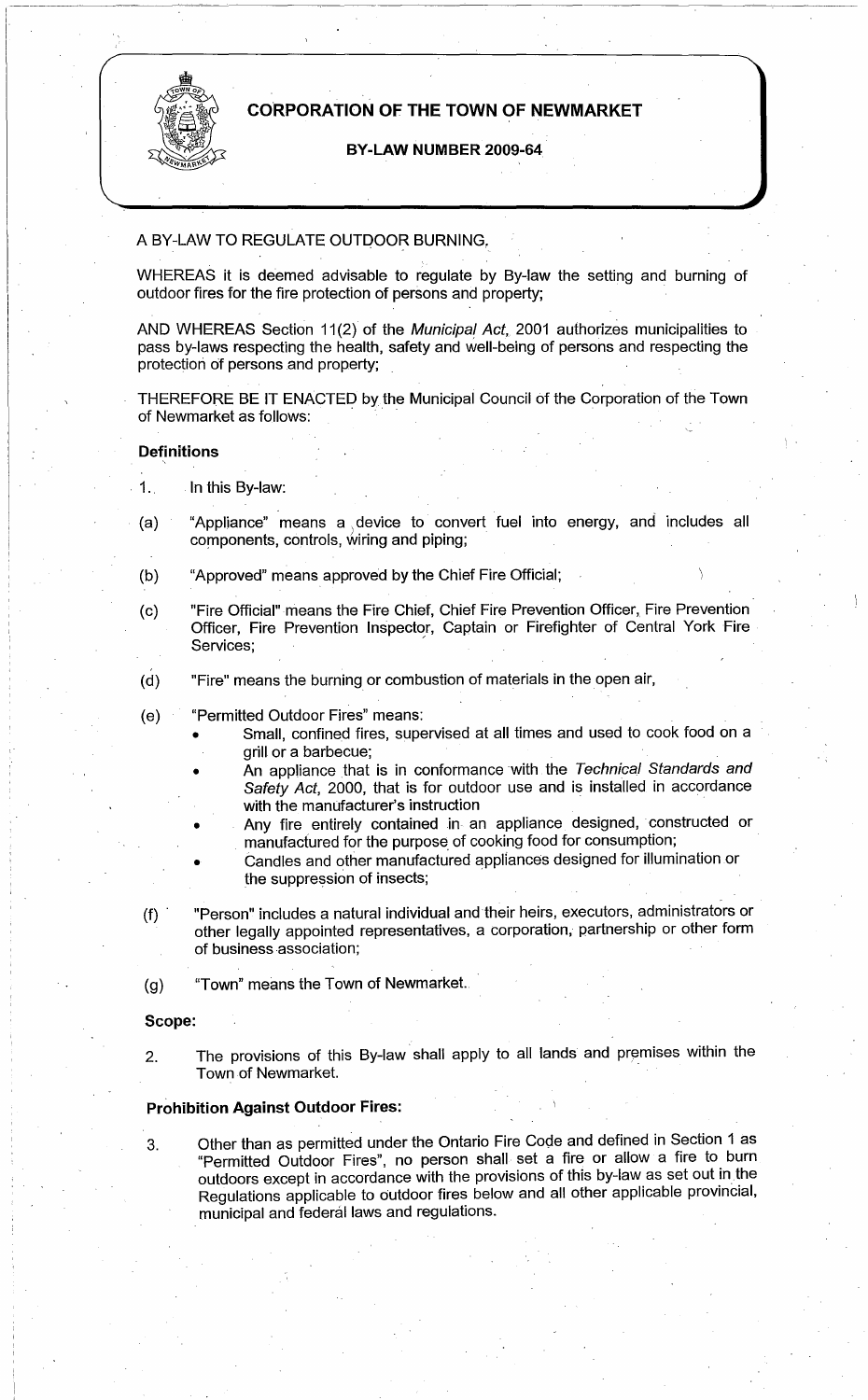# **·Regulations Applicable to Outdoor Fires:**

- 4. . No Person or owner of a property shall:
	- (a) Start or allow to burn a fire during a fire ban· as issued by the Fire Chief;
	- (b) Start or allow to burn a· fire on commercial or industrial properties;
	- (c) Start or allow to burn a Fire between the hours of 11 p.m. and 8 a.m.
	- $\mathcal{L}(\mathsf{d})$  Start or allow to burn a fire except in a container, apparatus or physical construct that is capable of controlling the spread of the Fire;
	- . (e) Start or allow a fire to burn in a manufactured appliance, such as those devices commonly referred. to as "chimineas", unless the material being burnt is of such limited quantity that it fits well. within the confines of the appliance and the appliance is not on a combustible surface, including a wooden deck;
	- (f) Burn any of the following materials: automobile and truck bodies, tires, oil, grease, paint, cloth, rags and plastics, animal husbandry refuse, such as animal fecal deposits or manure and animal carcasses, domestic waste such as food scraps, cloth, rags, clothing and household plastics, flammable or combustible liquids or accelerants and wood products that have been painted or otherwise treated;
	- (g) Burn any material that is normally collected under the Municipality's garbage, blue box or yard waste collection programs.
	- (h) Start or allow to burn a fire larger in diameter than  $0.75$  metres and no more than one (1) metre in height, including flame height;
	- (i) Start or allow to burn a fire unless it is four (4) metres from the edge of the container, apparatus or physical construct to any lot line, building, structure, deck, hedge, tree, fence, vehicular right of way or overhead wire;
	- (j) Start or allow to burn a fire unless a responsible person of at least eighteen (18) years of age is present at all times that a fire is burning.
	- (k) Start or allow to burn a fire unless a garden hose is located in close proximity to the Fire with the hose valve opened to facilitate quick and thorough extinguishment of the fire;
	- (I) Start or allow to burn a fire on any land or premises where construction of a building or structure is ongoing;
	- (m) Start or allow a fire to burn when the direction or intensity of the wind may cause the uncontrolled spread of the fire to other combustible materials, including grass and brush.

### **Exemptions:**

5. The Fire Chief may approve other outdoor fires for special occasions on municipal property with any appropriate restrictions stipulated at the time of theapproval.

### **Compliance:**

- 6. For the purposes of this by-law, the following person shall be appointed officers authorized to enter upon lands and into structures at any reasonable time to conduct inspections and determine whether or not the provisions of this by-law are being complied with:
	- (a) Fire Chief
	- (b) Chief Fire Prevention Officer
	- $(c)$  Fire Prevention Officer
	- $(d)$  Fire Prevention Inspector